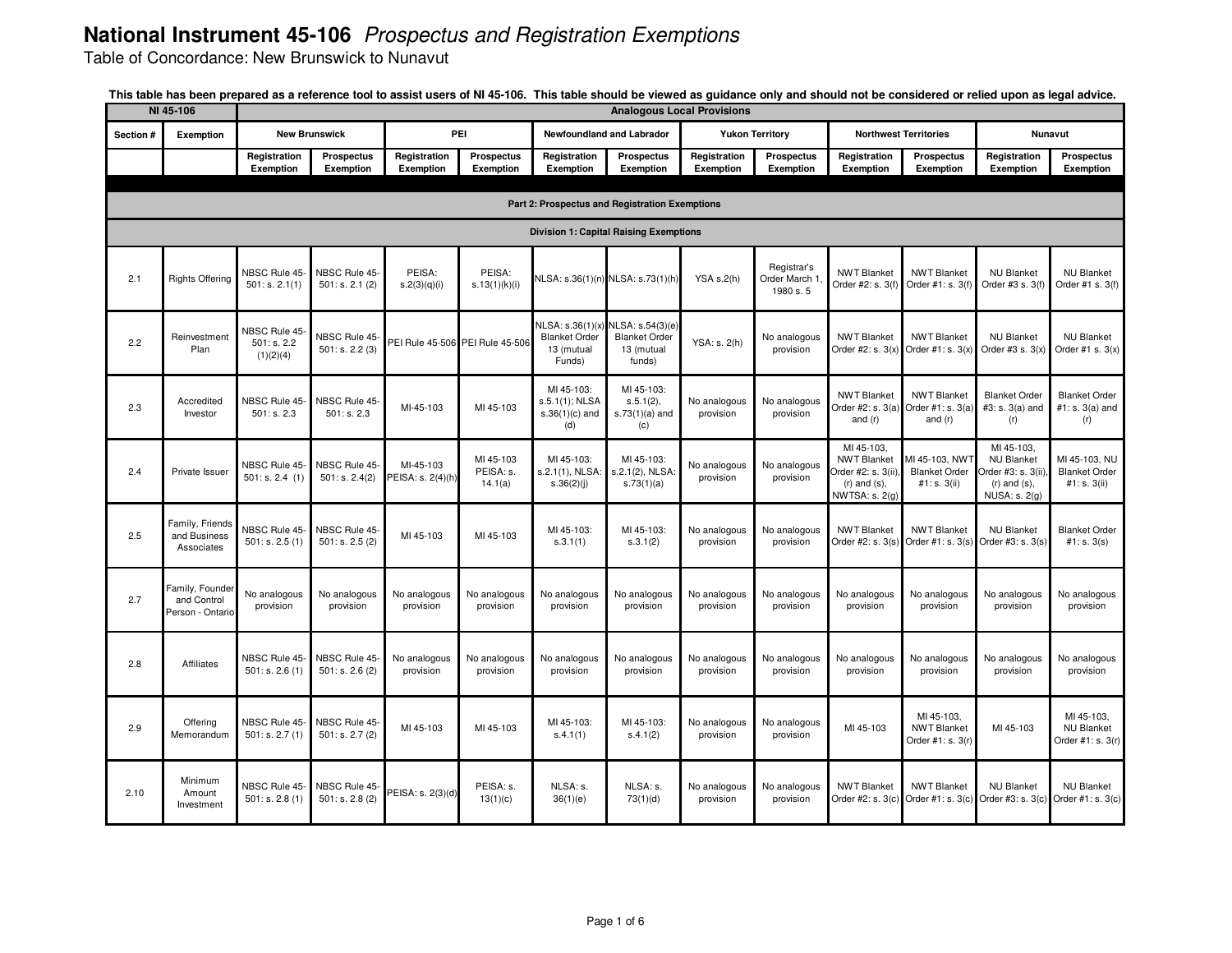Table of Concordance: New Brunswick to Nunavut

|                                           | NI 45-106                                                                         |                                    |                                   |                                                                   |                                                                   |                                                                            | <b>Analogous Local Provisions</b>                          |                           |                                            |                                                                                           |                                                           |                                                                                                |                                                          |
|-------------------------------------------|-----------------------------------------------------------------------------------|------------------------------------|-----------------------------------|-------------------------------------------------------------------|-------------------------------------------------------------------|----------------------------------------------------------------------------|------------------------------------------------------------|---------------------------|--------------------------------------------|-------------------------------------------------------------------------------------------|-----------------------------------------------------------|------------------------------------------------------------------------------------------------|----------------------------------------------------------|
| Section #                                 | Exemption                                                                         |                                    | <b>New Brunswick</b>              | PEI                                                               |                                                                   |                                                                            | Newfoundland and Labrador                                  |                           | <b>Yukon Territory</b>                     |                                                                                           | <b>Northwest Territories</b>                              |                                                                                                | Nunavut                                                  |
|                                           |                                                                                   | Registration<br>Exemption          | Prospectus<br>Exemption           | Registration<br>Exemption                                         | Prospectus<br>Exemption                                           | Registration<br>Exemption                                                  | <b>Prospectus</b><br>Exemption                             | Registration<br>Exemption | Prospectus<br>Exemption                    | Registration<br>Exemption                                                                 | <b>Prospectus</b><br>Exemption                            | Registration<br>Exemption                                                                      | Prospectus<br>Exemption                                  |
|                                           |                                                                                   |                                    |                                   |                                                                   |                                                                   |                                                                            |                                                            |                           |                                            |                                                                                           |                                                           |                                                                                                |                                                          |
| <b>Division 2: Transaction Exemptions</b> |                                                                                   |                                    |                                   |                                                                   |                                                                   |                                                                            |                                                            |                           |                                            |                                                                                           |                                                           |                                                                                                |                                                          |
| 2.11                                      | <b>Business</b><br>Combination<br>and<br>Reorganization                           | NBSC Rule 45-<br>501: s. 2.9(1)    | NBSC Rule 45-<br>501: s. 2.9(2)   | PEI Rule 45-502<br>and PEISA: s.<br>$2(3)(k)$ , s.<br>2(3)(j)(ii) | PEI Rule 45-502<br>and PEISA: s.<br>$13(1)(f)$ s.<br>13(1)(e)(ii) | NLSA: s.<br>$36(1)(n)(ii)$ ,<br>36(1)(n)(o),<br><b>Blanket Order</b><br>48 | NLSA: s.<br>73(1)(f)(ii),<br>73(1)(i), Blanket<br>Order 48 | YSA: s. 2(i)              | Registrar's<br>Order March 1<br>1980: s. 6 | <b>NWT Blanket</b><br>Order #2: s.<br>$3(e)$ (ii) and (g).<br>NWTSA: s. 2(i)<br>and $(i)$ | <b>NWT Blanket</b><br>Order #1: s.<br>$3(e)$ (ii) and (g) | <b>NU Blanket</b><br>Order #3: s.<br>$3(e)(ii)$ and $(g)$ ,<br><b>NUSA: s. 2(i)</b><br>and (j) | <b>NU Blanket</b><br>Order #1: s.<br>$3(e)$ (ii) and (g) |
| 2.12                                      | Asset<br>Acquisition                                                              | NBSC Rule 45-<br>501: s. 2.10(1)   | NBSC Rule 45-<br>501: s. 2.10(2)  | No analogous<br>provision                                         | PEISA: s.<br>13(1)(g)                                             |                                                                            | NLSA: s. 36(1)(r) NLSA: s. 77(1)(l)                        | No analogous<br>provision | No analogous<br>provision                  | <b>NWT Blanket</b><br>Order #2: s. 3(k                                                    | <b>NWT Blanket</b><br>Order #1: s. 3(k)                   | <b>NU Blanket</b><br>Order #3: s. 3(k)                                                         | <b>NU Blanket</b><br>Order #1: s. 3(k)                   |
| 2.13                                      | Petroleum,<br><b>Vatural Gas and</b><br>Mining<br>Properties                      | NBSC Rule 45-<br>501: s. 2.11(1)   | NBSC Rule 45-<br>501: s. 2.11(2)  | No analogous<br>provision                                         | No analogous<br>provision                                         | NLSA: s.<br>36(2)(n)                                                       | NLSA: s.<br>73(1)(m)                                       | <b>YSA s. 2(k)</b>        | Registrar's<br>Order March 1<br>1980 s. 16 | <b>NWT Blanket</b><br>Order #2: s. 3(I)                                                   | <b>NWT Blanket</b><br>Order #1: s. 3(l)                   | <b>NU Blanket</b><br>Order #3: s. 3(I)                                                         | <b>NU Blanket</b><br>Order #1: s. 3(I)                   |
| 2.14                                      | Securities for<br>Debt                                                            | NBSC Rule 45-<br>501: s. 2.12(1)   | NBSC Rule 45-<br>501: s. 2.12 (2) | No analogous<br>provision                                         | No analogous<br>provision                                         | No analogous<br>provision                                                  | No analogous<br>provision                                  | <b>YSA s. 2(e)</b>        | Registrar's<br>Order March 1<br>1980 s. 1  | NWTSA: s. 2(e)                                                                            | No analogous<br>provision                                 | <b>NUSA: s. 2(e)</b>                                                                           | No analogous<br>provision                                |
| 2.15                                      | Issuer<br>Acquisition or<br>Redemption                                            | NBSC Rule 45-<br>501: s. 2.13(1)   | NBSC Rule 45-<br>501: s. 2.13(2)  | No analogous<br>provision                                         | No analogous<br>provision                                         | NLSA: s.<br>36(1)(x)                                                       | NLSA: s.<br>54(3)(b)(ii)                                   | No analogous<br>provision | No analogous<br>provision                  | <b>NWT Blanket</b><br>Order #2: s. 3(j)                                                   | <b>NWT Blanket</b><br>Order #1: s. 3(j)                   | <b>NU Blanket</b><br>Order #3: s. 3(j)                                                         | <b>NU Blanket</b><br>Order #1: s. 3(j)                   |
| 2.16                                      | Take-over Bid<br>and Issuer Bid                                                   | NBSC Rule 45-<br>501: s. 2.14 (10) | NBSC Rule 45-<br>501: s. 2.14(2)  |                                                                   | PEI Rule 45-510 PEI Rule 45-510                                   | NLSA: s.<br>$36(1)(p)$ and $(q)$                                           | NLSA: s. 73(1)(i)<br>and $(k)$                             | C.O. 1979/155<br>s. 1(b)  | Registrar's<br>Order March 1<br>1980 s. 6  | <b>NWT Blanket</b><br>Order #2: s. 3(h<br>and (i)                                         | <b>NWT Blanket</b><br>and (i)                             | <b>NU Blanket</b><br>Order #1: s. 3(h) Order #3: s. 3(h)<br>and (i)                            | <b>NU Blanket</b><br>Order #1: s. 3(h)<br>and (i)        |
| 2.17                                      | Offer to Acquire<br>to Security<br><b>Holder Outside</b><br>Local<br>Jurisdiction | NBSC Rule 45-<br>501: s. 2.15(1)   | NBSC Rule 45-<br>501: s. 2.15(2)  | No analogous<br>provision                                         | No analogous<br>provision                                         | No analogous<br>provision                                                  | No analogous<br>provision                                  | No analogous<br>provision | No analogous<br>provision                  | No analogous<br>provision                                                                 | No analogous<br>provision                                 | No analogous<br>provision                                                                      | No analogous<br>provision                                |
|                                           |                                                                                   |                                    |                                   |                                                                   |                                                                   |                                                                            | <b>Division 3: Investment Fund Exemptions</b>              |                           |                                            |                                                                                           |                                                           |                                                                                                |                                                          |
| 2.18                                      | Investment Fund NBSC Rule 45-<br>Reinvestment                                     | 501: s. 2.16(1)                    | NBSC Rule 45-<br>501: s. 2.16(3)  |                                                                   | PEI Rule 45-508 PEI Rule 45-508                                   | No analogous<br>provision                                                  | No analogous<br>provision                                  | No analogous<br>provision | No analogous<br>provision                  | <b>NWT Blanket</b><br>Order #2: s. 3(y)                                                   | <b>NWT Blanket</b><br>Order #1: s. 3(y)                   | <b>NU Blanket</b><br>Order #3: s. 3(y)                                                         | <b>NU Blanket</b><br>Order #1: s. 3(y)                   |
| 2.19                                      | Additional<br>Investment in<br>Investment<br>Funds                                | NBSC Rule 45<br>501: s. 2.17(1)    | NBSC Rule 45<br>501: s. 2.17 (2)  |                                                                   | PEI Rule 45-512 PEI Rule 45-512                                   | No analogous<br>provision                                                  | No analogous<br>provision                                  | No analogous<br>provision | No analogous<br>provision                  | <b>NWT Blanket</b><br>Order #2: s. 3(z)                                                   | <b>NWT Blanket</b><br>Order #1: s. $3(z)$                 | <b>NU Blanket</b><br>Order #3: s. 3(z)                                                         | <b>NU Blanket</b><br>Order #1: s. 3(z)                   |
| 2.20                                      | Private<br><b>Investment Club</b>                                                 | NBSC Rule 45-<br>501: s. 2.18(1)   | NBSC Rule 45-<br>501: s. 2.18(2)  |                                                                   | PEI Rule 45-505 PEI Rule 45-505                                   | NLSA: s.<br>(36(2)(c)                                                      | NLSA: s.<br>74(1)(a)                                       | No analogous<br>provision | No analogous<br>provision                  | <b>NWT Blanket</b><br>Order #2: s.<br>3(cc)                                               | <b>NWT Blanket</b><br>Order #1: s.<br>3(cc)               | <b>NU Blanket</b><br>Order #3: s.<br>3(cc)                                                     | <b>NU Blanket</b><br>Order #1: s.<br>3(cc)               |

This table has been prepared as a reference tool to assist users of NI 45-106. This table should be viewed as guidance only and should not be considered or relied upon as legal advice.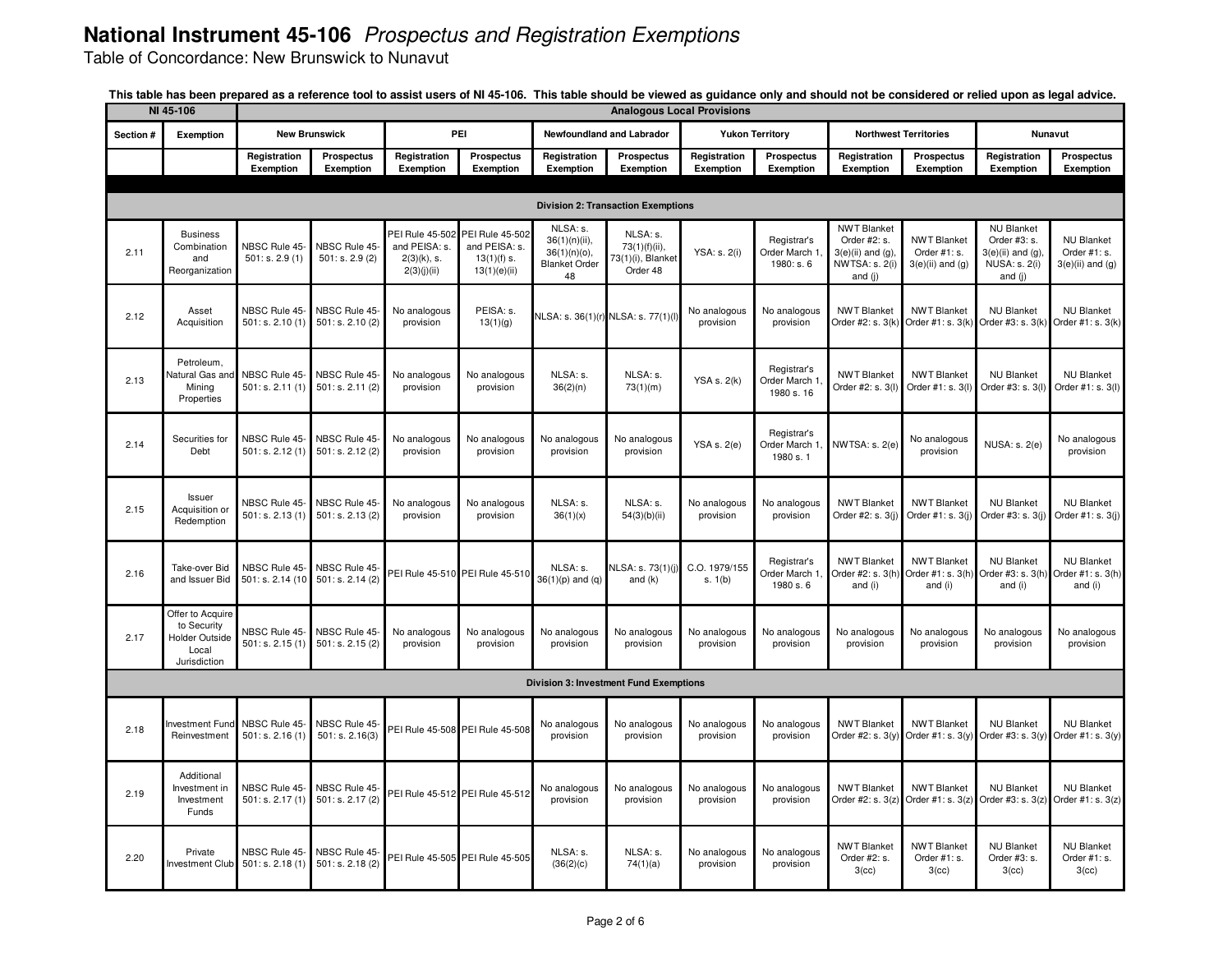Table of Concordance: New Brunswick to Nunavut

|           | NI 45-106                                                                                                                                           |                                                  |                                                               |                                                   |                                                        |                                                  |                                                | <b>Analogous Local Provisions</b>                      |                                              |                                                                                        |                                                                     |                                                                                        |                                                                    |  |  |
|-----------|-----------------------------------------------------------------------------------------------------------------------------------------------------|--------------------------------------------------|---------------------------------------------------------------|---------------------------------------------------|--------------------------------------------------------|--------------------------------------------------|------------------------------------------------|--------------------------------------------------------|----------------------------------------------|----------------------------------------------------------------------------------------|---------------------------------------------------------------------|----------------------------------------------------------------------------------------|--------------------------------------------------------------------|--|--|
| Section # | Exemption                                                                                                                                           |                                                  | <b>New Brunswick</b>                                          |                                                   | PEI                                                    | Newfoundland and Labrador                        |                                                |                                                        | <b>Yukon Territory</b>                       |                                                                                        | <b>Northwest Territories</b>                                        |                                                                                        | Nunavut                                                            |  |  |
|           |                                                                                                                                                     | Registration<br>Exemption                        | <b>Prospectus</b><br><b>Exemption</b>                         | Registration<br>Exemption                         | Prospectus<br>Exemption                                | Registration<br>Exemption                        | Prospectus<br>Exemption                        | Registration<br>Exemption                              | Prospectus<br>Exemption                      | Registration<br><b>Exemption</b>                                                       | <b>Prospectus</b><br>Exemption                                      | Registration<br>Exemption                                                              | Prospectus                                                         |  |  |
|           |                                                                                                                                                     |                                                  |                                                               |                                                   |                                                        |                                                  |                                                |                                                        |                                              |                                                                                        |                                                                     |                                                                                        | <b>Exemption</b>                                                   |  |  |
| 2.21      | Private<br><b>Investment Fund</b><br>Loan and Trust<br>Pools                                                                                        | NBSC Rule 45-<br>501: s. 2.19(1)                 | NBSC Rule 45-<br>501: s. 2.19(2)                              | No analogous<br>provision                         | No analogous<br>provision                              | NLSA: s.<br>36(2)(c)                             | NLSA: s.<br>74(1)(a)                           | No analogous<br>provision                              | No analogous<br>provision                    | <b>NWT Blanket</b><br>Order #2: s. 3(ii)                                               | <b>NWT Blanket</b><br>Order #1: s. 3(jj)                            | <b>NU Blanket</b><br>Order #3: s. 3(ii)                                                | <b>NU Blanket</b><br>Order #1: s. 3(jj)                            |  |  |
|           | Division 4: Employee, Executive Officer, Director and Consultant Exemptions                                                                         |                                                  |                                                               |                                                   |                                                        |                                                  |                                                |                                                        |                                              |                                                                                        |                                                                     |                                                                                        |                                                                    |  |  |
| 2.24      | Employee,<br>Executive<br>Officer, Director<br>and Consultant                                                                                       | NBSC Rule 45-<br>501: s. 2.22 (1)<br>$(2)$ $(3)$ | NBSC Rule 45-<br>501: s. 2.22 (4)                             | PEISA: s.<br>$2(3)(1)$ , MI 45-<br>105: s. 2.1(1) | PEISA: s.<br>13(1)(h), MI 45-<br>105: s. 2.1(2)        | NLSA: s.<br>$36(1)(s)$ , MI 45<br>105: s. 2.1(1) | NLSA: s.<br>74(1)(n), MI 45-<br>105: s. 2.1(2) | MI 45-105: s.<br>2.1(1)                                | MI 45-105: s.<br>2.1(2)                      | MI 45-105: s.<br>2.1(1),<br><b>NWT Blanket</b><br>Order #2: s. 3(n)                    | MI 45-105: s.<br>2.1(2),<br><b>NWT Blanket</b><br>Order #1: s. 3(n) | MI 45-105: s.<br>2.1(1),<br><b>NU Blanket</b><br>Order #3: s. 3(n)                     | MI 45-105: s.<br>2.1(2),<br><b>NU Blanket</b><br>Order #1: s. 3(n) |  |  |
| 2.26      | <b>Trades Among</b><br>Current or<br>Former<br>Employees,<br>Executive<br>Officers,<br>Directors, or<br>Consultants of a<br>Non-Reporting<br>Issuer | NBSC Rule 45-<br>501: s. 2.25 (1)<br>(2)         | NBSC Rule 45-<br>501: s. 2.25(3)                              | MI 45-105: s.<br>2.2(1)                           | MI 45-105: s.<br>2.2(2)                                | MI 45-105: s.<br>2.2(1)                          | MI 45-105: s.<br>2.2(2)                        | MI 45-105: s.<br>2.2(1)                                | MI 45-105: s.<br>2.2(2)                      | MI 45-105: s.<br>2.2(1)                                                                | MI 45-105: s.<br>2.2(2)                                             | MI 45-105: s.<br>2.2(1)                                                                | MI 45-105: s.<br>2.2(2)                                            |  |  |
| 2.27      | Permitted<br>Transferees                                                                                                                            | NBSC Rule 45-<br>501: s. 2.26 (1)<br>$(2)$ $(3)$ | NBSC Rule 45-<br>501: s. 2.26 $(4)$                           | MI 45-105: s.<br>$2.4(1)$ , $(2)$                 | MI 45-105: s.<br>2.4(3)                                | MI 45-105: s.<br>2.4(1), (2)                     | MI 45-105: s.<br>2.4(3)                        | MI 45-105: s.<br>2.4(1), (2)                           | MI 45-105: s.<br>2.4(3)                      | MI 45-105: s.<br>2.4(1), (2)                                                           | MI 45-105: s.<br>2.4(3)                                             | MI 45-105: s.<br>2.4(1), (2)                                                           | MI 45-105: s.<br>2.4(3)                                            |  |  |
| 2.28      | Resale - Non-<br>reporting Issuer                                                                                                                   | NBSC Rule 45<br>501: s. 2.27                     |                                                               | MI 45-105: s. 3.2                                 |                                                        | MI 45-105: s. 3.2                                |                                                | MI 45-105: s. 3.2                                      |                                              | MI 45-105: s.3.2                                                                       |                                                                     | MI 45-105: s.3.2                                                                       |                                                                    |  |  |
| 2.29      | <b>Issuer Bid</b>                                                                                                                                   |                                                  | NBSC Rule 45-501: s. 2.28 Issuer<br><b>Bid Exemption Only</b> |                                                   | MI 45-105: s. 4.1, Issuer Bid<br><b>Exemption Only</b> | <b>Exemption Only</b>                            | MI 45-105: s. 4.1, Issuer Bid                  | MI 45-105: s. 4.1, Issuer Bid<br><b>Exemption Only</b> |                                              | MI 45-105: s.4.1.<br>NWT Blanket Order #2: s. 3(i),<br><b>Issuer Bid Exempton Only</b> |                                                                     | MI 45-105: s.4.1,<br>NU Blanket Order #3: s. 3(i),<br><b>Issuer Bid Exemption Only</b> |                                                                    |  |  |
|           |                                                                                                                                                     |                                                  |                                                               |                                                   |                                                        | <b>Division 5: Miscellaneous Exemptions</b>      |                                                |                                                        |                                              |                                                                                        |                                                                     |                                                                                        |                                                                    |  |  |
| 2.30      | Incorporation o<br>Organization                                                                                                                     | NBSC Rule 45-<br>501: s. 2.29(1)<br>(2)          | NBSC Rule 45-<br>501: s. 2.29(3)                              | No analogous<br>provision                         | No analogous<br>provision                              | NLSA: s. 36(1)(t)                                | NLSA: s.<br>73(1)(0)                           | No analogous<br>provision                              | No analogous<br>provision                    | <b>NWT Blanket</b><br>Order #2: s. 3(o)                                                | <b>NWT Blanket</b><br>Order #1: s. 3(o)                             | <b>NU Blanket</b><br>Order #3: s. 3(o)                                                 | <b>NU Blanket</b><br>Order #1: s. 3(o)                             |  |  |
| 2.31      | <b>Isolated Trade</b><br>by Issuer                                                                                                                  | NBSC Rule 45-<br>501: s. 2.30(1)                 | NBSC Rule 45-<br>501: s. 2.30(2)                              | PEISA: s. 2(3)(b)                                 | PEISA: s.<br>13(1)(b)                                  | NLSA: s.<br>36(1)(b)                             | NLSA: s.<br>73(1)(b)                           | YSA: s. 2(c)                                           | Registrar's<br>Order March 1<br>1980 s. 1    | <b>NWT Blanket</b><br>Order #2: s. 3(b)                                                | <b>NWT Blanket</b><br>Order #1: s. 3(b)                             | <b>NU Blanket</b><br>Order #3: s. 3(b)                                                 | <b>NU Blanket</b><br>Order #1: s. 3(b)                             |  |  |
| 2.32      | Dividends                                                                                                                                           | NBSC Rule 45-<br>501: s. 2.31(1)<br>(2)          | NBSC Rule 45-<br>501: s. 2.31(3)                              | PEISA: s.<br>$2(3)(j)(i)$ , s.<br>2(3)(p)         | PEISA: s.<br>$13(1)(e)(i)$ , s.<br>13(1)(j)            | NLSA: s.<br>$36(1)(I)(i)$ and<br>36(1)(m)        | NLSA: s.<br>73(1)(f)(i) and<br>73(1)(g)        | YSA: s. 2(h)                                           | Registrar's<br>Order March 1<br>1980 s. 5(a) | <b>NWT Blanket</b><br>Order #2: s.<br>$3(e)(i)$ and<br>NWTSA: s. 2(h)                  | <b>NWT Blanket</b><br>Order #1: s.<br>3(e)(i)                       | <b>NU Blanket</b><br>Order #3: s.<br>$3(e)(i)$ and<br>NUSA: s. 2(h)                    | <b>NU Blanket</b><br>Order #1: s.<br>3(e)(i)                       |  |  |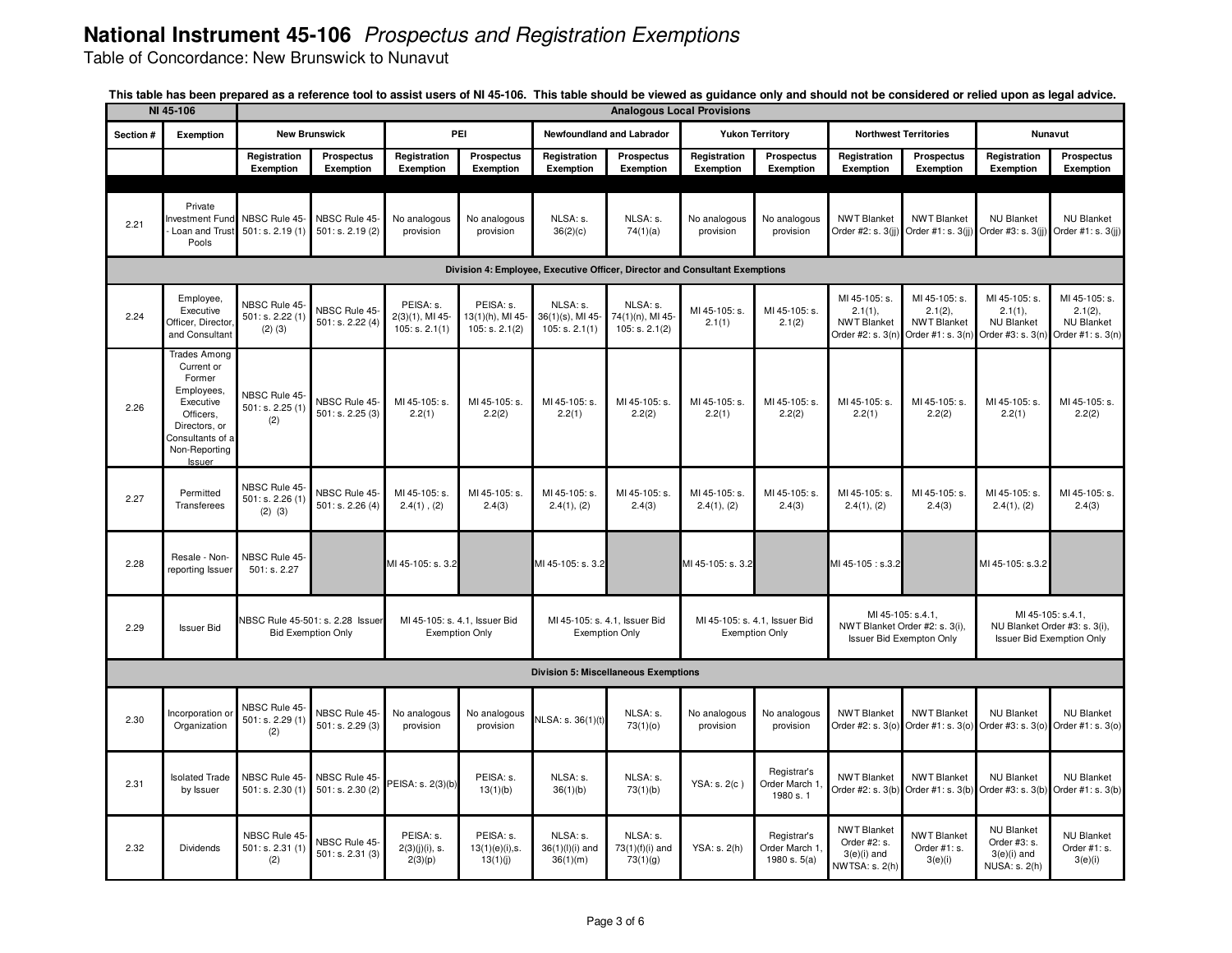Table of Concordance: New Brunswick to Nunavut

|           | NI 45-106                                                        |                                         |                                   |                                                |                                                                      |                                                                                 |                                                                              | <b>Analogous Local Provisions</b> |                                               |                                                                      |                                                 |                                                                           |                                                |  |  |
|-----------|------------------------------------------------------------------|-----------------------------------------|-----------------------------------|------------------------------------------------|----------------------------------------------------------------------|---------------------------------------------------------------------------------|------------------------------------------------------------------------------|-----------------------------------|-----------------------------------------------|----------------------------------------------------------------------|-------------------------------------------------|---------------------------------------------------------------------------|------------------------------------------------|--|--|
| Section # | Exemption                                                        |                                         | <b>New Brunswick</b>              |                                                | PEI                                                                  |                                                                                 | Newfoundland and Labrador                                                    |                                   | <b>Yukon Territory</b>                        |                                                                      | <b>Northwest Territories</b>                    |                                                                           | <b>Nunavut</b>                                 |  |  |
|           |                                                                  | Registration<br><b>Exemption</b>        | Prospectus<br>Exemption           | Registration<br><b>Exemption</b>               | <b>Prospectus</b><br><b>Exemption</b>                                | Registration<br>Exemption                                                       | <b>Prospectus</b><br>Exemption                                               | Registration<br><b>Exemption</b>  | Prospectus<br><b>Exemption</b>                | Registration<br>Exemption                                            | <b>Prospectus</b><br>Exemption                  | Registration<br>Exemption                                                 | Prospectus<br>Exemption                        |  |  |
|           |                                                                  |                                         |                                   |                                                |                                                                      |                                                                                 |                                                                              |                                   |                                               |                                                                      |                                                 |                                                                           |                                                |  |  |
| 2.33      | <b>Trade to Lender</b><br>by Control<br>Person for<br>Collateral | NBSC Rule 45<br>501: s. 2.32(1)         | NBSC Rule 45<br>501: s. 2.31(2)   | <b>PEI Rule 45-504</b>                         | PEISA: s.<br>13(1)(d)                                                | NLSA: s. 36(1)(f)                                                               | NLSA: s.<br>73(1)(e)                                                         | No analogous<br>provision         | No analogous<br>provision                     | <b>NWT Blanket</b><br>Order #2: s. 3(d)<br>and NWTSA: s.<br>2(e)     | <b>NWT Blanket</b><br>Order #1: s. 3(d)         | <b>NU Blanket</b><br>Order #3: s. 3(d)<br>and NUSA: s.<br>2(e)            | <b>NU Blanket</b><br>Order #1: s. 3(d)         |  |  |
| 2.34      | Acting as<br>Underwriter                                         | NBSC Rule 45-<br>501: s. 2.33(1)        | NBSC Rule 45<br>501: s. 2.33(2)   |                                                | PEISA: s. 2(3)(g) PEI Rule 45-509 NLSA: s. 36(1)(i) NLSA: s. 73(1)(r |                                                                                 |                                                                              | No analogous<br>provision         | Registrar's<br>Order March 1<br>1980 s.4      | <b>NWT Blanket</b><br>Order #2: s. 3(v)                              | <b>NWT Blanket</b><br>Order #1: s. 3(v)         | <b>NU Blanket</b><br>Order #3: s. 3(v)                                    | <b>NU Blanket</b><br>Order #1 s. 3(v)          |  |  |
| 2.35      | Guaranteed<br>Debt                                               | NBSC Rule 45<br>501: s. 2.34 (2)        | NBSC Rule 45-<br>501: s. 2.34(3)  | PEISA: s. 2(4)(b)                              | PEISA: s.<br>$14.1(a)$ , s.<br>14.1(a)                               | NLSA: s.<br>36(2)(a)                                                            | NLSA: s.<br>74(1)(a)                                                         | YSA: s. 2(i)                      | Registrar's<br>Order March 1<br>1980 s. 10    | <b>NWT Blanket</b><br>Order #2: s.<br>3(aa)                          | <b>NWT Blanket</b><br>Order #1: s.<br>3(aa)     | <b>NU Blanket</b><br>Order #3: s.<br>3(aa)                                | <b>NU Blanket</b><br>Order #1: s.<br>3(aa)     |  |  |
| 2.36      | Short-term deb                                                   | NBSC Rule 45-<br>501: s. 2.35(1)        | NBSC Rule 45<br>501: s. 2.35(2)   | PEISA: s. 2(4)(c)                              | PEISA: s.<br>14.1(a)                                                 | NLSA: s.<br>36(2)(d)                                                            | NLSA: s.<br>74(1)(a)                                                         | YSA: s. 2(e)                      | Registrar's<br>Order March 1.<br>1980 s. 11   | <b>NWT Blanket</b><br>Order #2: s.<br>$3$ (dd) and<br>NWTSA: s. 2(n) | <b>NWT Blanket</b><br>Order #1: s.<br>3(dd)     | <b>NU Blanket</b><br>Order #3: s.<br>$3$ (dd) and<br><b>NUSA: s. 2(n)</b> | <b>NU Blanket</b><br>Order #1: s.<br>3(dd)     |  |  |
| 2.37      | Mortgages                                                        | NBSC Rule 45-<br>501: s. 2.36(1)<br>(2) | NBSC Rule 45-<br>501: s. 2.36(3)  | No analogous<br>provision                      | No analogous<br>provision                                            | NLSA: s.<br>36(2)(e)                                                            | NLSA: s.<br>74(1)(a)                                                         | YSA: s. 2(l)                      | Registrar's<br>Order March 1.<br>1980: s. 10  | <b>NWT Blanket</b><br>Order #2: s.<br>3(ee) and<br>VWTSA: s. 2(m)    | <b>NWT Blanket</b><br>Order #1: s.<br>3(ee)     | <b>NU Blanket</b><br>Order #3: s.<br>3(ee) and<br>NUSA: s. 2(m)           | <b>NU Blanket</b><br>Order #1: s.<br>3(ee)     |  |  |
| 2.38      | Personal<br>Property<br>Security Act                             | NBSC Rule 45-<br>501: s. 2.37 (1)       | NBSC Rule 45-<br>501: s. 2.37 (2) | PEISA: s. 2(4)(d)                              | PEISA: s.<br>14.1(a)                                                 | NLSA: s. 36(2)(f)                                                               | NLSA: s.<br>74(1)(a)                                                         | YSA: s. 2(n)                      | Registrar's<br>Order March 1<br>1980: s. 11   | <b>NWT Blanket</b><br>Order #2: s. 3(ff)<br>and NWTSA: s<br>2(0)     | <b>NWT Blanket</b><br>Order #1: s. 3(ff         | <b>NU Blanket</b><br>Order #3: s. 3(ff)<br>and NUSA: s.<br>2(0)           | <b>NU Blanket</b><br>Order #1: s. 3(ff)        |  |  |
| 2.39      | Not for profit<br>issuer                                         | NBSC Rule 45-<br>501: s. 2.38(1)        | NBSC Rule 45-<br>501: s. 2.38 (2) | PEISA: s. 2(4)(e)                              | PEISA: s.<br>14.1(a)                                                 | NLSA: s.<br>36(2)(g)                                                            | NLSA: s.<br>74(1)(a)                                                         | YSA: s. 2(o)                      | Registrar's<br>Order March 1.<br>1980: s. 12  | <b>NWT Blanket</b><br>Order #2: s.<br>$3(gg)$ and<br>VWTSA: s. 2(p)  | <b>NWT Blanket</b><br>Order #1: s.<br>3(gg)     | <b>NU Blanket</b><br>Order #3: s.<br>$3(gg)$ and<br><b>NUSA: s. 2(p)</b>  | <b>NU Blanket</b><br>Order #1: s.<br>3(gg)     |  |  |
| 2.40      | Variable<br>Insurance<br>Contract                                | NBSC Rule 45-<br>501: s. 2.40(1)        | NBSC Rule 45-<br>501: s. 2.40 (2) |                                                | PEI Rule 45-503 PEI Rule 45-503                                      | NLSA: s.<br>54(3)(a)                                                            | NLSA: s.<br>36(1)(x)                                                         | No analogous<br>provision         | No analogous<br>provision                     | <b>NWT Blanket</b><br>Order #2: s.<br>3(kk)                          | <b>NWT Blanket</b><br>Order #1: s.<br>3(kk)     | <b>NU Blanket</b><br>Order #3: s.<br>3(kk)                                | <b>NU Blanket</b><br>Order #1: s.<br>3(kk)     |  |  |
| 2.41      | <b>RRSP/RRIF</b>                                                 | NBSC Rule 45<br>501: s. 2.41(1)         | NBSC Rule 45<br>501: s. 2.41(2)   |                                                | PEI Rule 45-511 PEI Rule 45-51                                       | No analogous<br>provision                                                       | No analogous<br>provision                                                    | No analogous<br>provision         | No analogous<br>provision                     | <b>NWT Blanket</b><br>Order #2: s. 3(II)                             | <b>NWT Blanket</b><br>Order #1: s. 3(II)        | <b>NU Blanket</b><br>Order #3: s. 3(II)                                   | <b>NU Blanket</b><br>Order #1: s. 3(II)        |  |  |
| 2.42      | Schedule III<br>Banks -<br>Evidence of<br>Deposit                | NBSC Rule 45<br>501: s. 2.42(1)         | NBSC Rule 45-<br>501: s. 2.42 (2) | No analogous<br>provision                      | No analogous<br>provision                                            | No analogous<br>provision                                                       | No analogous<br>provision                                                    | No analogous<br>provision         | No analogous<br>provision                     | No analogous<br>provision                                            | No analogous<br>provision                       | No analogous<br>provision                                                 | No analogous<br>provision                      |  |  |
| 2.43      | Conversion,<br>Exchange, or<br>Exercise                          | NBSC Rule 45<br>501: s. 2.43(1)<br>(2)  | NBSC Rule 45-<br>501: s. 2.43(3)  | PEI Rule 45-<br>501, PEISA: s.<br>2(3)(j)(iii) | PEI Rule 45-<br>501, PEISA: s.<br>13(1)(e)(iii)                      | NLSA: s.<br>36(1)(l)(iii) and<br>$36(1)(n)(ii)$ ,<br><b>Blanket Order</b><br>23 | NLSA: s.<br>73(1)(f)(iii) and<br>73(1)(h)(ii),<br><b>Blanket Order</b><br>23 | YSA: s. 2(h)                      | Registrar's<br>Order March 1<br>1980: s. 5(c) | <b>NWT Blanket</b><br>Order #2: s.<br>3(e)(iii)                      | <b>NWT Blanket</b><br>Order #1: s.<br>3(e)(iii) | <b>NU Blanket</b><br>Order #3: s.<br>3(e)(iii)                            | <b>NU Blanket</b><br>Order #1: s.<br>3(e)(iii) |  |  |

This table has been prepared as a reference tool to assist users of NI 45-106. This table should be viewed as guidance only and should not be considered or relied upon as legal advice.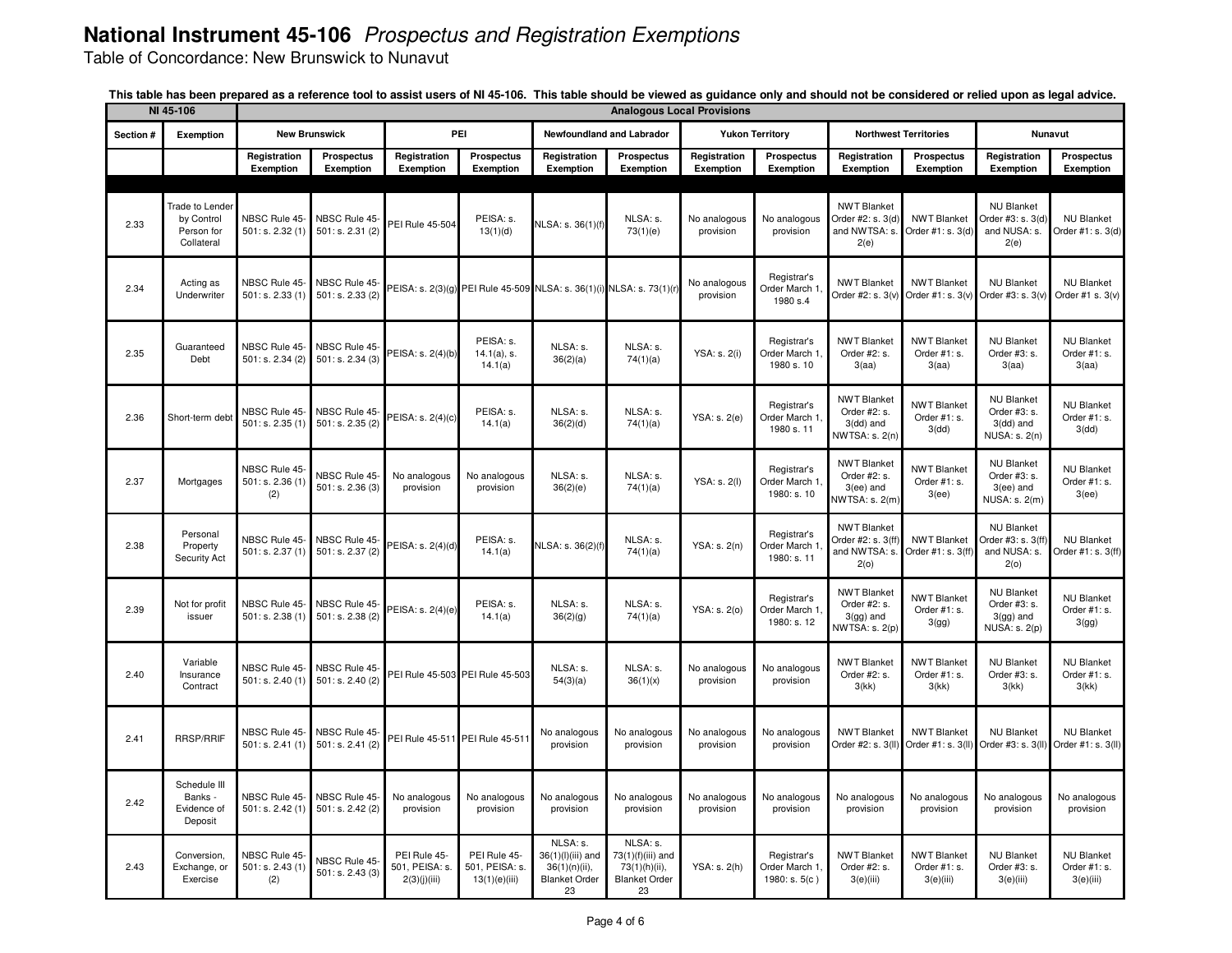Table of Concordance: New Brunswick to Nunavut

|           | NI 45-106                                                                      |                                 |                                 |                           |                           |                           | <b>Analogous Local Provisions</b>          |                           |                           |                                                                     |                                         |                                                                           |                                        |
|-----------|--------------------------------------------------------------------------------|---------------------------------|---------------------------------|---------------------------|---------------------------|---------------------------|--------------------------------------------|---------------------------|---------------------------|---------------------------------------------------------------------|-----------------------------------------|---------------------------------------------------------------------------|----------------------------------------|
| Section # | Exemption                                                                      |                                 | <b>New Brunswick</b>            |                           | PEI                       |                           | Newfoundland and Labrador                  |                           | <b>Yukon Territory</b>    |                                                                     | <b>Northwest Territories</b>            |                                                                           | Nunavut                                |
|           |                                                                                | Registration<br>Exemption       | <b>Prospectus</b><br>Exemption  | Registration<br>Exemption | Prospectus<br>Exemption   | Registration<br>Exemption | Prospectus<br>Exemption                    | Registration<br>Exemption | Prospectus<br>Exemption   | Registration<br>Exemption                                           | Prospectus<br>Exemption                 | Registration<br>Exemption                                                 | Prospectus<br>Exemption                |
|           |                                                                                |                                 |                                 |                           |                           |                           |                                            |                           |                           |                                                                     |                                         |                                                                           |                                        |
|           |                                                                                |                                 |                                 |                           |                           |                           | Part 3: Regisration Only Exemptions        |                           |                           |                                                                     |                                         |                                                                           |                                        |
| 3.1       | Registered<br>Dealer                                                           | NBSC Rule 45<br>501: s. 3.1     |                                 | PEISA: s. 2(3)(h)         |                           | NLSA: s. 36(1)(j)         |                                            | YSA: s. 2(a)              |                           | <b>NWTSA: s. 2(b)</b>                                               |                                         | NUSA: s. 2(b)                                                             |                                        |
| 3.2       | Exchange<br>Contract                                                           | No analogous<br>provision       |                                 | No analogous<br>provision |                           | No analogous<br>provision |                                            | No analogous<br>provision |                           | No analogous<br>provision                                           |                                         | No analogous<br>provision                                                 |                                        |
| 3.3       | <b>Isolated Trade</b>                                                          | NBSC Rule 45-<br>501: s. 3.2    |                                 | PEISA: s.2(3)(b)          |                           | NLSA: s.<br>36(1)(b)      |                                            | YSA: s. 2(a)              |                           | NWTSA: s. 2(a)                                                      |                                         | <b>NUSA: s. 2(a)</b>                                                      |                                        |
| 3.4       | Estates.<br>Bankruptcies,<br>and Liquidations                                  | NBSC Rule 45-<br>501: s. 3.3    |                                 | PEISA: s. 2(3)(a)         |                           | NLSA: s.<br>36(1)(a)      |                                            | YSA: s. 2(f)              |                           | <b>NWT Blanket</b><br>Order #2: s.<br>$3$ (mm) and<br>NWTSA s. 2(f) |                                         | <b>NU Blanket</b><br>Order #3: s.<br>$3$ (mm) and<br><b>NUSA: s. 2(f)</b> |                                        |
| 3.5       | Employees of<br>Registered<br>Dealer                                           | NBSC Rule 45-<br>501: s. 3.4    |                                 | PEISA: s. 2(3)(f)         |                           | NLSA: s.<br>36(1)(h)      |                                            | No analogous<br>provision |                           | No analogous<br>provision                                           |                                         | No analogous<br>provision                                                 |                                        |
| 3.6       | <b>Small Security</b><br><b>Holder Selling</b><br>and Purchase<br>Arrangements | NBSC Rule 45-<br>501: s. 3.5(2) |                                 | NI 32-101                 |                           | NI 32-101                 |                                            | NI 32-101                 |                           | NI 32-101                                                           |                                         | NI 32-101                                                                 |                                        |
| 3.7       | Adviser                                                                        | NBSC Rule 45-<br>501: s. 3.6    |                                 | PEISA: s. 2(5)            |                           | <b>NLSA: s. 35</b>        |                                            | YSA: s. 30                |                           | <b>NWT Blanket</b><br>Order #2: s. 2                                |                                         | <b>NU Blanket</b><br>Order #3: s. 2                                       |                                        |
| 3.8       | Investment<br>Dealer Acting as<br>Portfolio<br>Manager                         | NBSC Rule 45-<br>501: s. 3.7    |                                 | PEISA Reg: s.<br>48       |                           | NL Reg.: s. 133           |                                            | <b>YSA: s. 30</b>         |                           | No analogous<br>provision                                           |                                         | No analogous<br>provision                                                 |                                        |
|           |                                                                                |                                 |                                 |                           |                           |                           | <b>Part 4: Control Block Distributions</b> |                           |                           |                                                                     |                                         |                                                                           |                                        |
| 4.1       | Control Block<br>Distributions                                                 |                                 | NBSC Rule 45-<br>501: s. 4.1(3) |                           | No analogous<br>provision |                           | NI 62-101                                  |                           | No analogous<br>provision |                                                                     | <b>NWT Blanket</b><br>Order #1: s. 3(q) |                                                                           | <b>NU Blanket</b><br>Order #1: s. 3(q) |
| 4.2       | Trades by a<br>Control Person<br>After a Take-<br>Over Bid                     |                                 | NBSC Rule 45<br>501: s. 4.2     |                           | No analogous<br>provision |                           | NL Regs: s.<br>15(1)                       |                           | No analogous<br>provision |                                                                     | No analogous<br>provision               |                                                                           | No analogous<br>provision              |